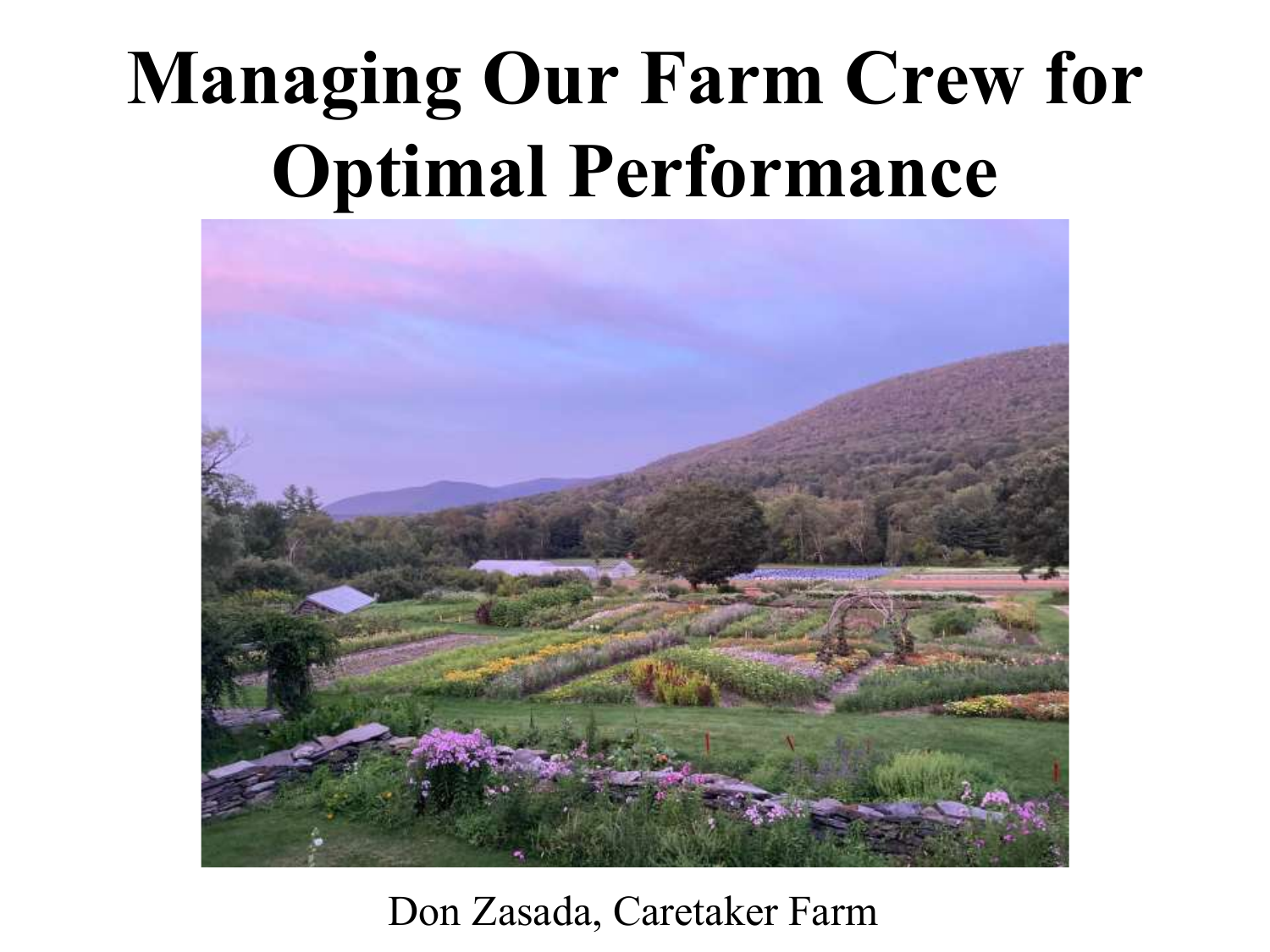

- Caretaker Farm Williamstown, MA: We arrived in 2005
	- 34 Acres Total, 6.5 in Veggies, Berries, Fruit and Flowers
	- 275 Full Share Summer CSA, 125 Winter CSA, Shelter
	- On Farm, Free Choice, 20 % U-Pick
	- 1 Greenhouse, 4 Hoophouses, 2 Cat Tunnels
	- 100 Chickens, 4 Pigs and a Homestead Bakery
	- 7 Employees (Me, Wife, 18 year old Daughter, 15 Year old Son, Winter CSA Manager/3 days in Summer, 3 Full Season Apprentices, Baker-Ind Contractor
	- 500 Adult Members volunteer 2 hours, some volunteer 10 hours, volunteer groups on farm ever week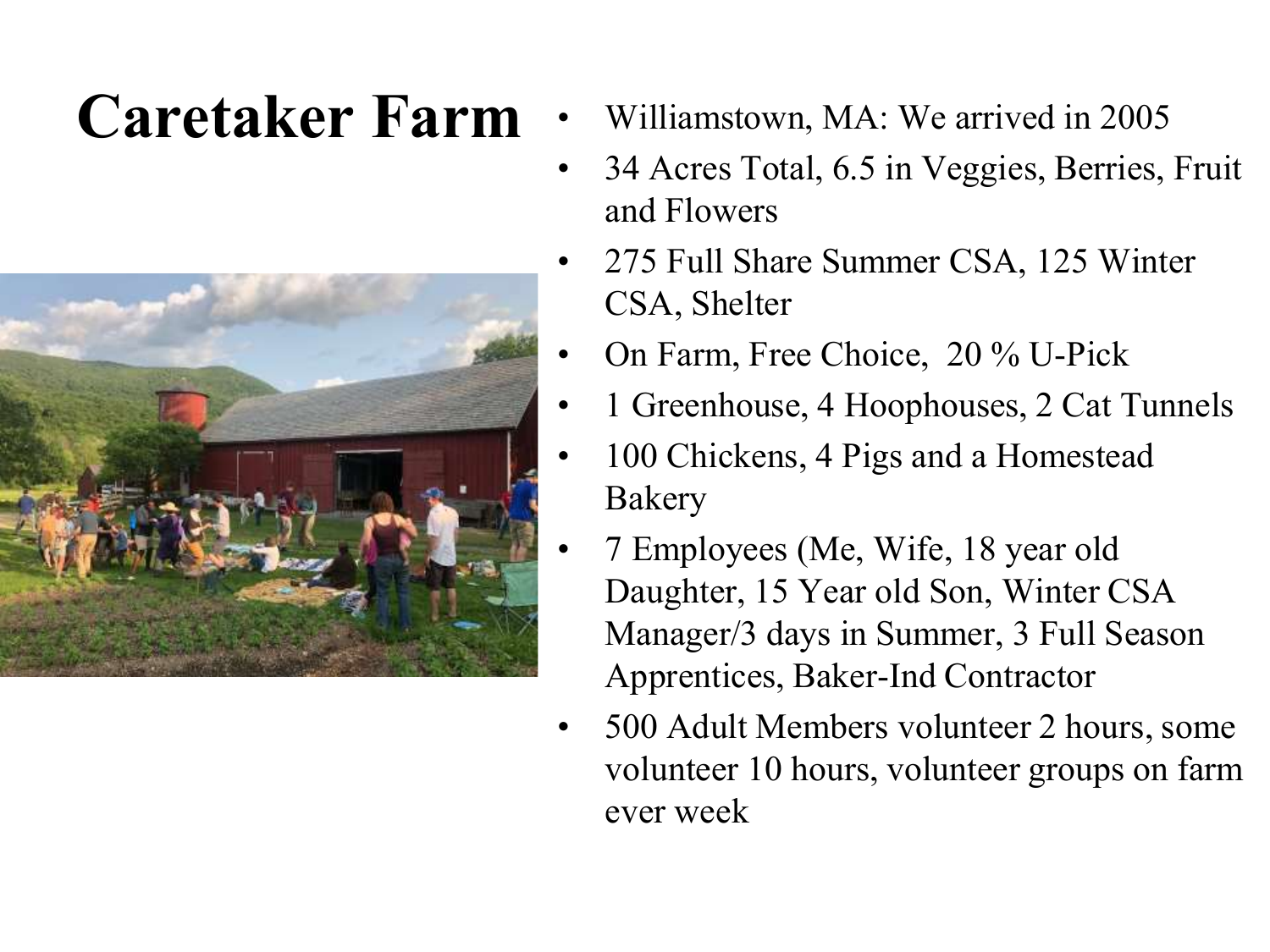"If you are constantly firing people (or they are resigning on bad terms); it's a sign you're:

- a. Bad at Hiring
- b. Bad at Managing People
- c. Bad at Tolerating Dissent
- d. All of the Above

How many people do you have to fire (or resign) before you realize that the common denominator in all of the failing hires is you?"

Adam Grant

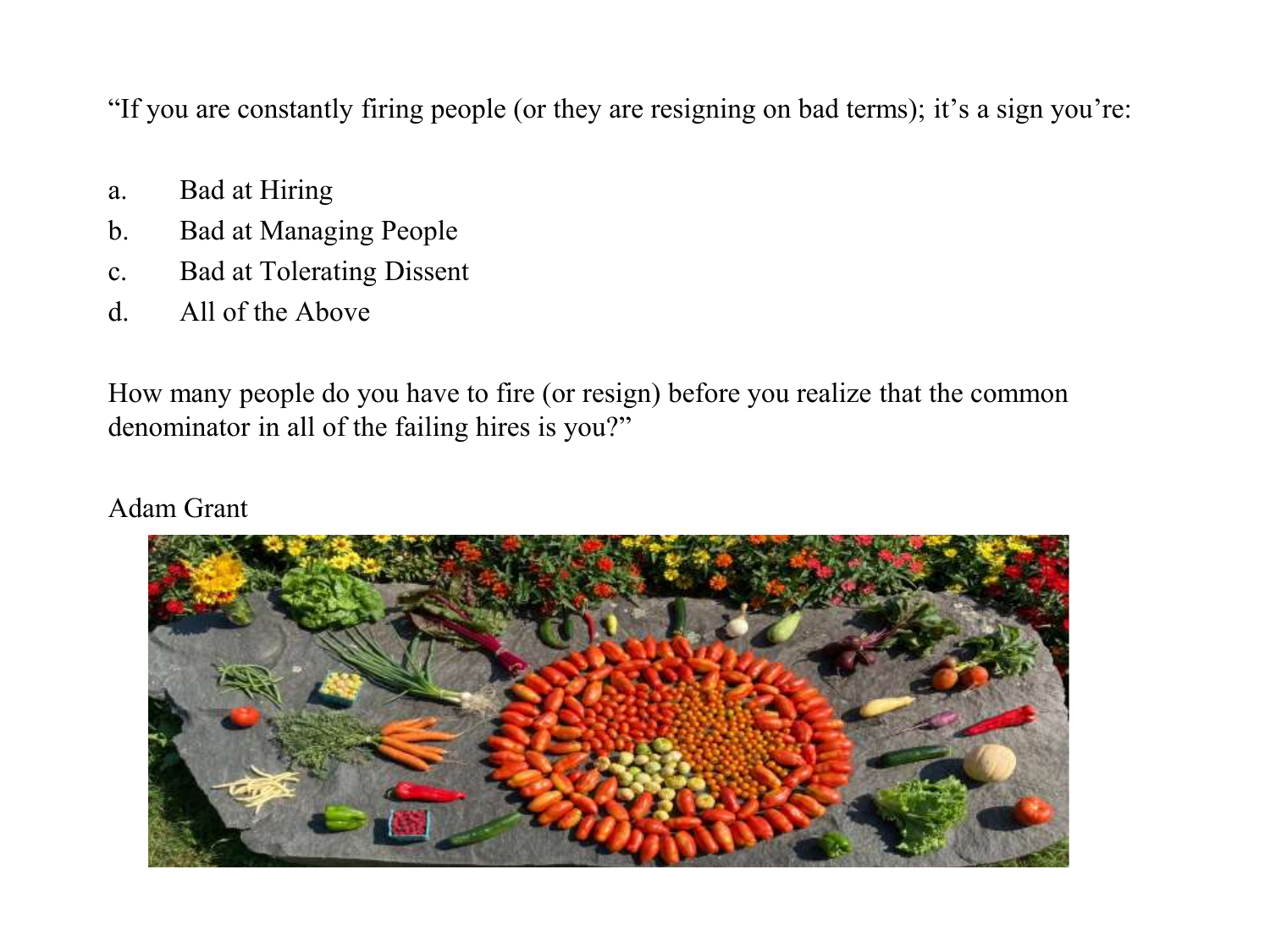- Hiring for Fit
- Orientation, Clear Expectations
- Infrastructure
- Organizational Structure/Roles
- Benefits(\$, Food/Treats, Time, Experiences)
- Rules
- Weekly/Daily Management
- Supporting Professional Development
- Expressing Care/Gratitude/Instruction
- Feedback (Daily, Monthly and Exit Interview)

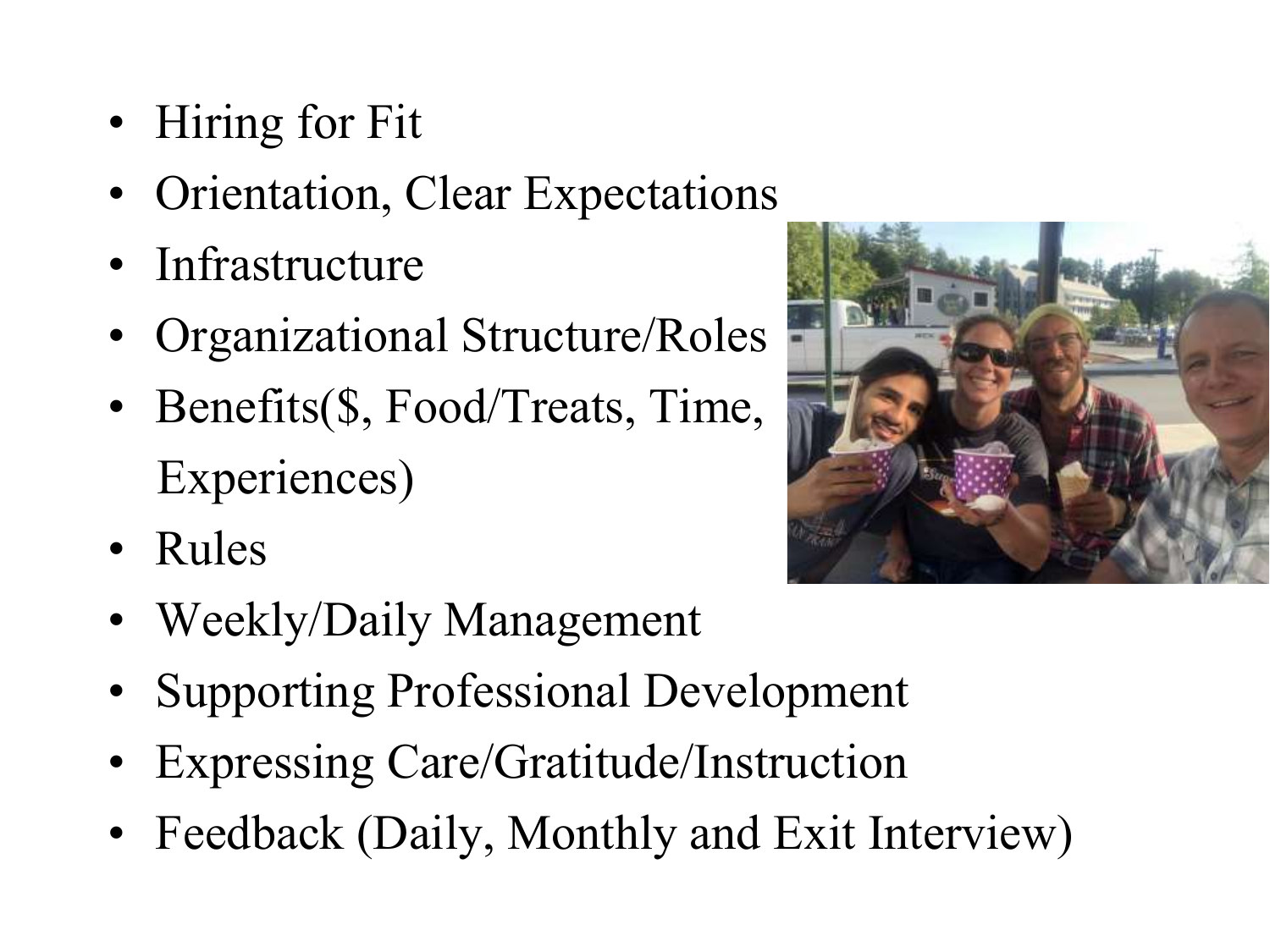#### **Why Monthly Check-ins?**

- 1. Proactively address areas of conflict before they get too big
- 2. Employees are open to receiving feedback in a safe environment
- 3. Forces employer to look at the complete body of work of each employee without focusing on just the strengths or weaknesses
- 4. Suggestions arise that lead to direct positive change for the farm
- 5. Instant morale boost for everyone as all feel cared for, respected, and listened to
- 6. Most efficient use of all of my time during the course of the season

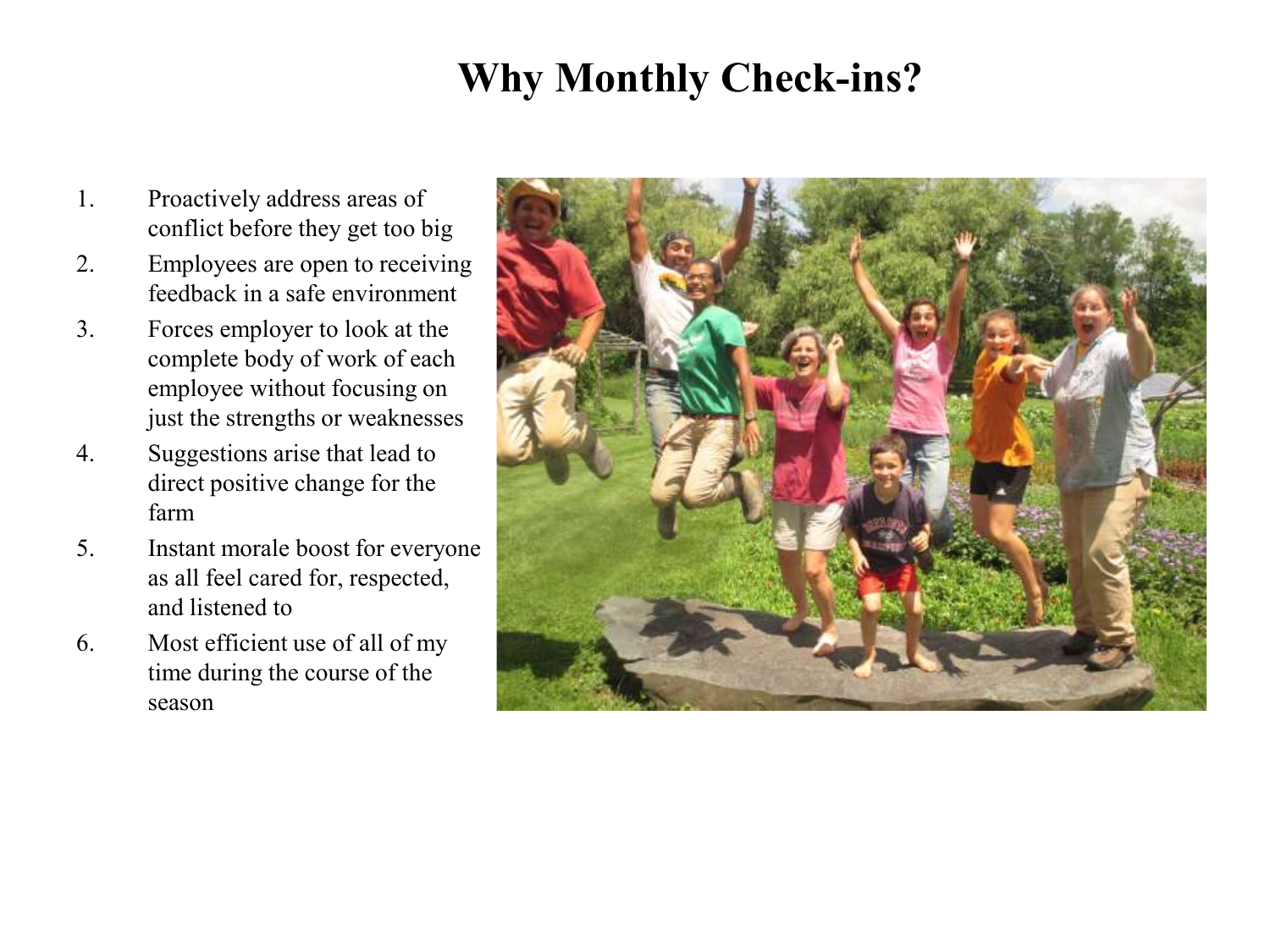### **Monthly Check-in Schedule**

| May       | Me to team, Goal Setting              |
|-----------|---------------------------------------|
| June      | Me to each individual employee        |
| July      | Intensive Real Talk/360 feedback      |
| August    | Self Reflective & Review Goal Setting |
| September | Me to each individual employee        |
| October   | Intensive Real Talk/360 feedback      |

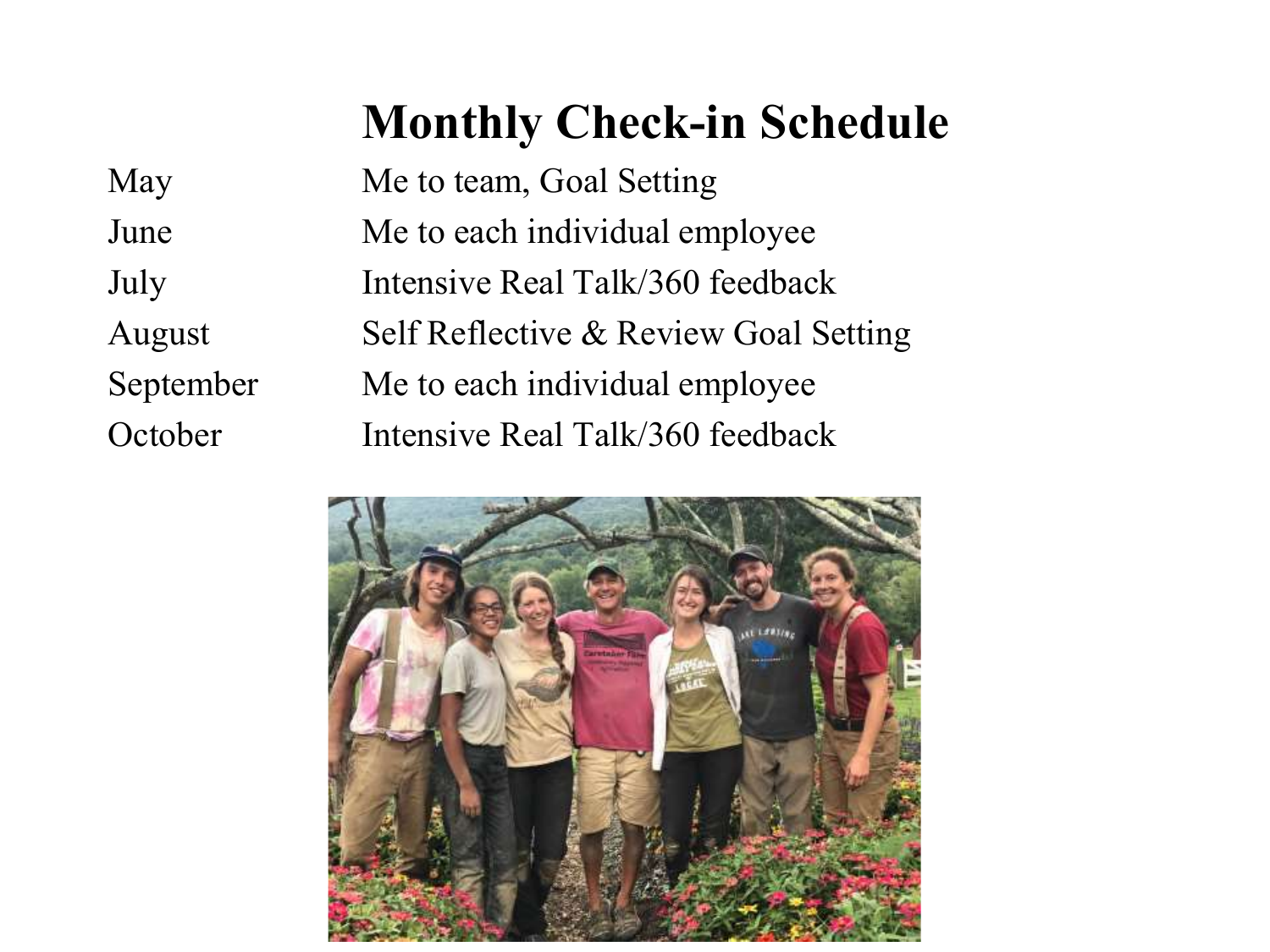#### **Facilitating "Intensive Real Talk" (**Adapted from Growing Together by Greg Gale)

- A week before we are going to have Real Talk, I explain the process and review ground rules.
- Give employees an hour of work time to write feedback for each member of the crew. We want 2-4 examples of positives and 2-4 examples of areas for improvement within the context of how you can do your work better together to fulfill the mission. "What could I do or stop doing that would make it easier to work with me."
- Format of Intensive Real Talk
	- Meet 1 on 1 with each other
	- One person shares for 3.5 minutes and then the other person shares for 3.5 minutes. I will let everyone know when it is time to switch.
- When we have finished meeting with each other I facilitate a brief discussion on the experience.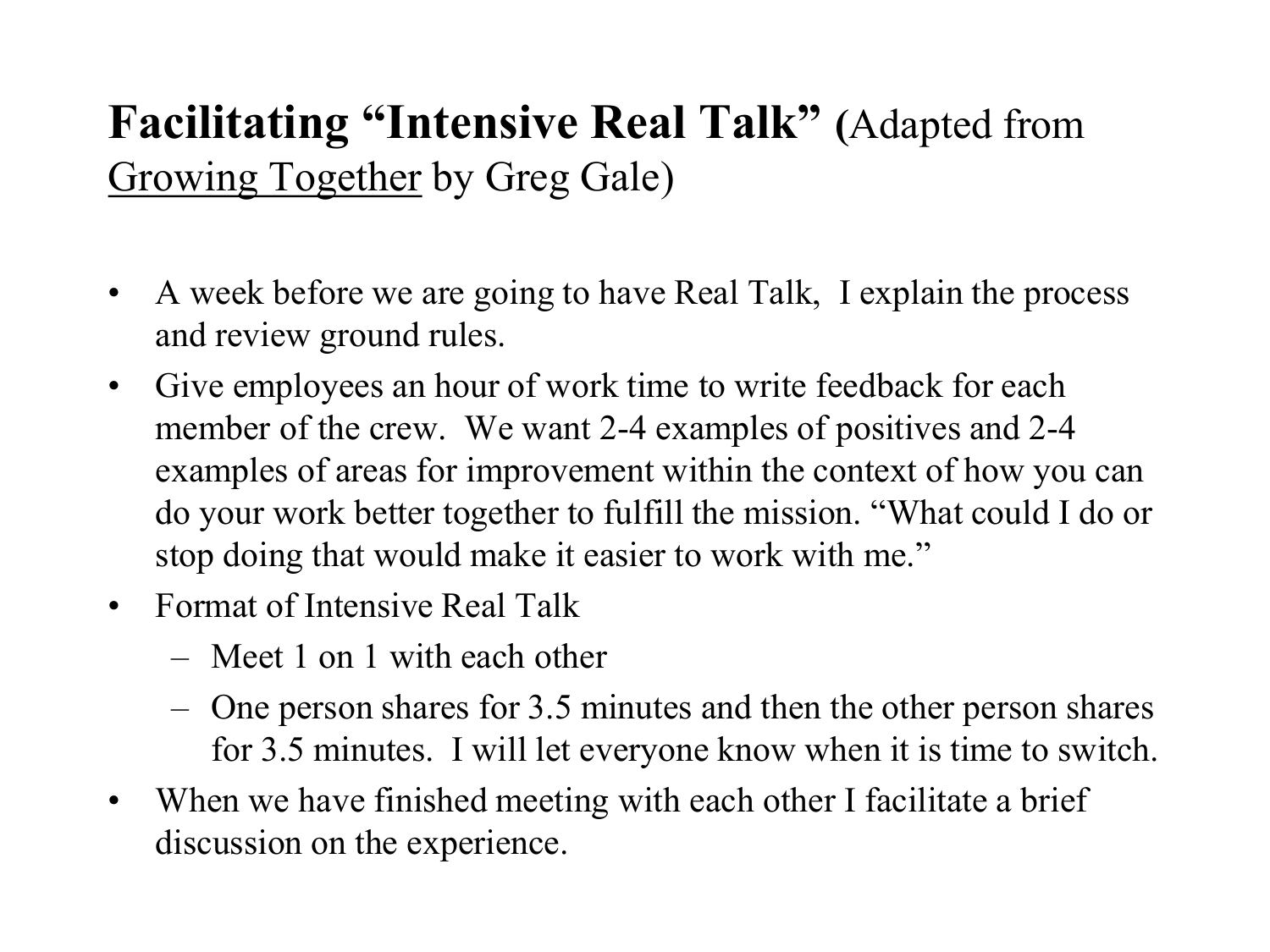# **Sharing Real Talk** (Adapted from Growing Together by Greg Gale)

Be Kind Only if you deliver your message with thoughtfulness, care and kindness can someone hear it.

Call it as you see it Think carefully and deeply about the other person. Identify things about them that you believe are strengths and areas for improvement

Speak the Details Situation, Behavior, Impact

Balance the Scales Find a way to acknowledge both

Pick and Choose Talk about only what is most essential: You have 3.5 minutes

Read the Listener Watch them carefully as you speak to see if they are still able to hear you. Make eye contact!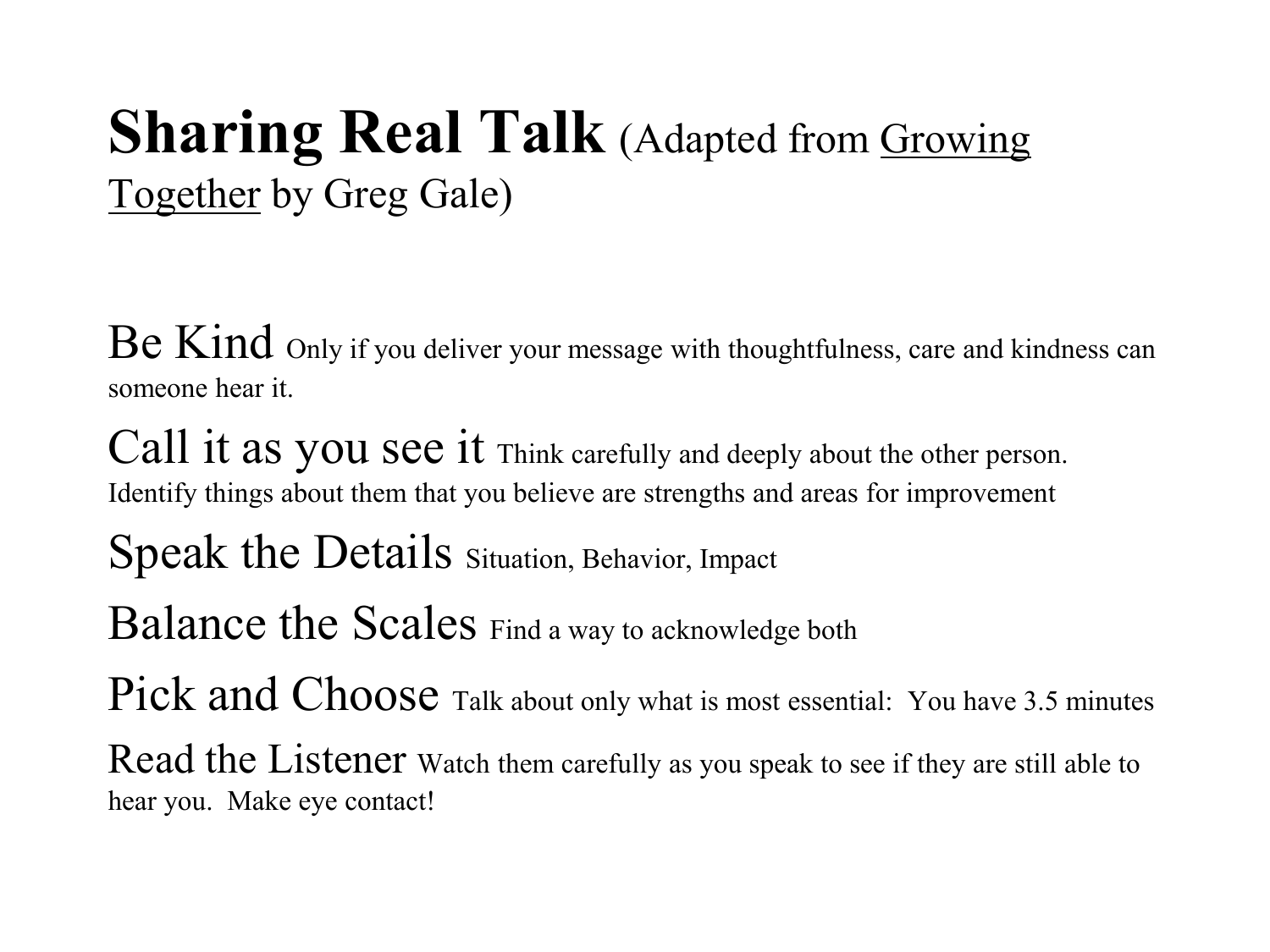## **Receiving Real Talk** (Adapted from Growing Together by Greg Gale)

**Open Up** Notice if you begin shutting down. Try not to be defensive; it only distracts you and stops your learning.

 $Look Up$  Make eye contact, without it the speaker won't know if you are hearing the message.

**Listen Up** Listen with the intent to understand, not to reply. You have to stop the inner voice so that you can hear the other person's words.

Store it Up Pay attention and remember what is said.

You Decide You are the one who gets to decide what feedback you want to act on. Use Real Talk to strengthen who you already are.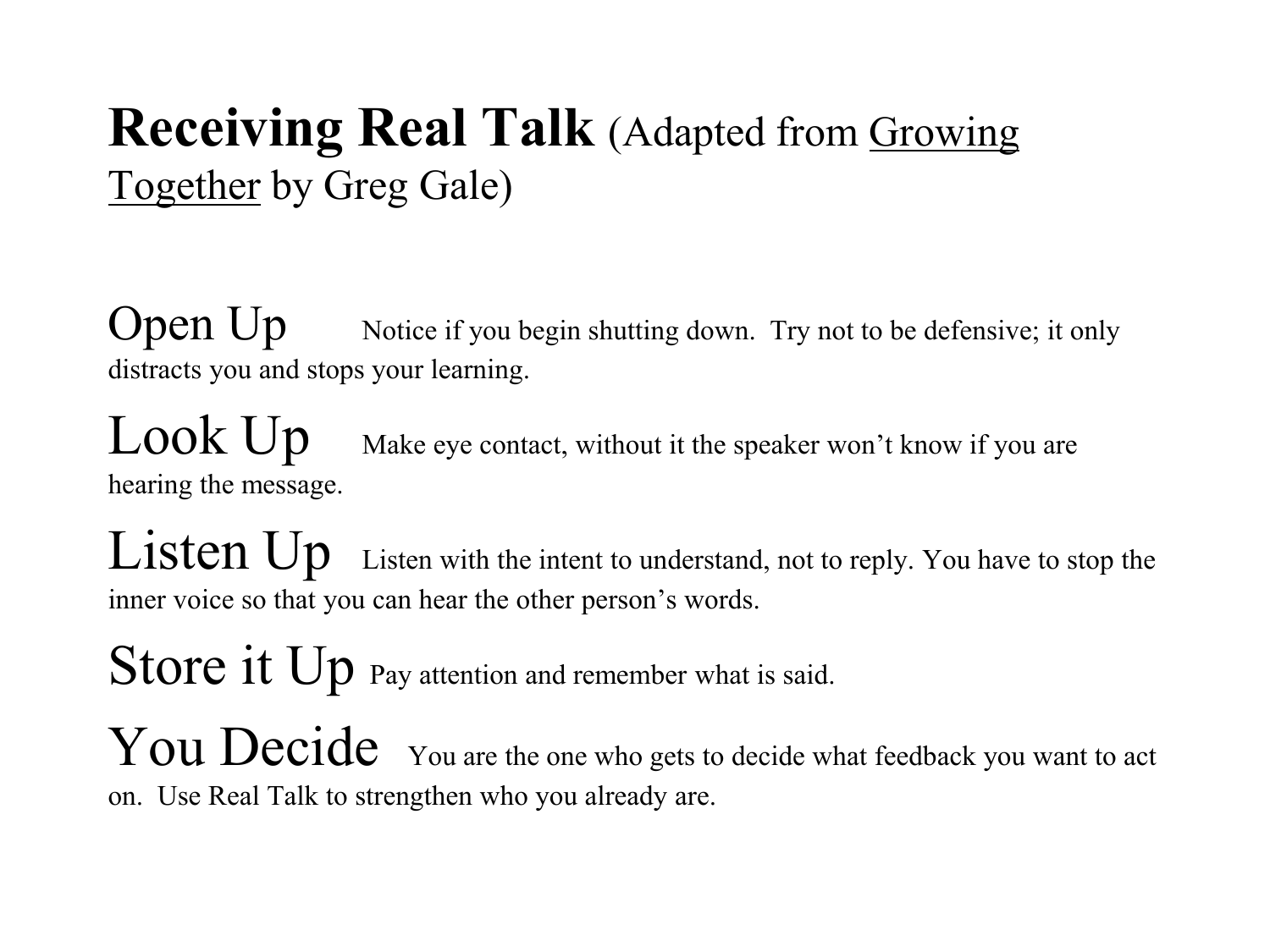#### **Time Required for Monthly Feed Back Sessions**

**May, June, September** About 1 hour of thinking about what I want to say and how to say it and 1 hour (total) of meeting with everyone.

**August** No time required to prep and 1 1/2 hours to meet with everyone

**July and October** 30 minutes to explain this form of feedback and frame the conversation by providing ground rules a week before we are doing this check-in. 1 hour of work time for everyone to write down feedback. On the check-in day, we need 1 1/2 hours to again go over the ground rules, actually do the feedback and then allow everyone to share about the experience.

Total Time  $= 13.5$  Hours (Less than 2) hours per month for our 7 month season).